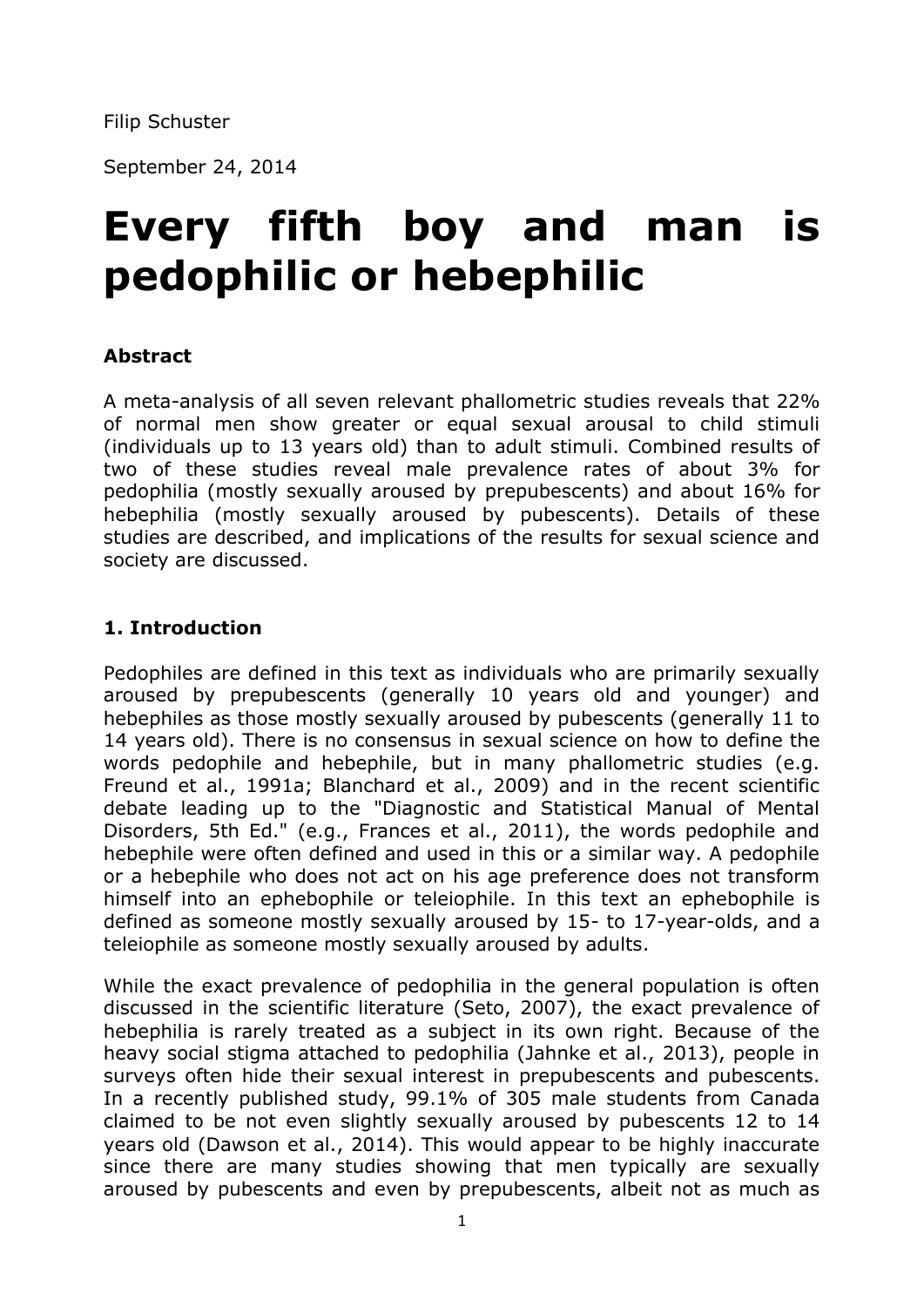by young adults (Malamuth, 1989; Freund et al., 1970; Quinsey et al., 1975; Crèpault, 1980). In a study from 1980 cataloging erotic fantasies of men (Crèpault, 1980), 94 adult men were asked if they experienced various fantasies during intercourse or while masturbating. Sixty-six percent of men experienced the fantasy "scene where you initiate a young girl," and this fantasy was the 12th most common out of 46. Thus, many men find pubescent girls sexually exciting.

Male sexual arousal to prepubescents and pubescents is studied more reliably by phallometry. In a phallometric study a rubber ring connected to a computer is placed around the subject's penis; the subject then views pictures of naked persons of different ages and sexes, and changes in the circumference of the erections caused by the different stimuli are measured. The results are then analyzed (e.g., erections caused by child stimuli are compared to those caused by adult stimuli). A meta-analysis of phallometric studies in general shows a high correlation (r=0.66) between subjective sexual arousal and measured genital arousal (Chivers, 2010).

In some published phallometric studies approximately 20-30% of a community sample of normal men exhibited sexual arousal to child stimuli greater than or equal to sexual arousal to adult stimuli (Firestone et al., 2000; Freund et al., 1991a). The results of these studies have been used to argue for the removal of pedophilia from the Diagnostic and Statistical Manual of Mental Disorders (Green, 2000). But are these results typical or unusual? And what do these phallometric studies say about the proportion of men who are pedophiles and hebephiles?

## **2. Method**

**.** 

We completed a literature search in 2013 to find all phallometric studies that met these criteria:

- Male sexual arousal to child stimuli and to adult stimuli<sup>1</sup> was measured;
- Subjects were "normal" men from the community (e.g., colleges, unemployment agencies, military, etc.), and not just "sexual offenders" nor members of any other sexually defined groups that might show atypical sexual arousal patterns; $2$
- At least 10 participants' results were reported;<sup>3</sup>
- The article was published between 1970 and March 2013:
- The article was published in English or German;

 $1$  The study of Quinsey et al. (1988) was not included in the analysis because the stimuli described only forced sex between children and adults.

 $2$  The study of Lang et al. (1988) was not included in the analysis because the researchers excluded men with a sexual interest in children.

 $3$  The study of Quinsey et al. (1976) was not included because it had only five participants, which means that one men had the value of 20 percent--which could distort the results of this study.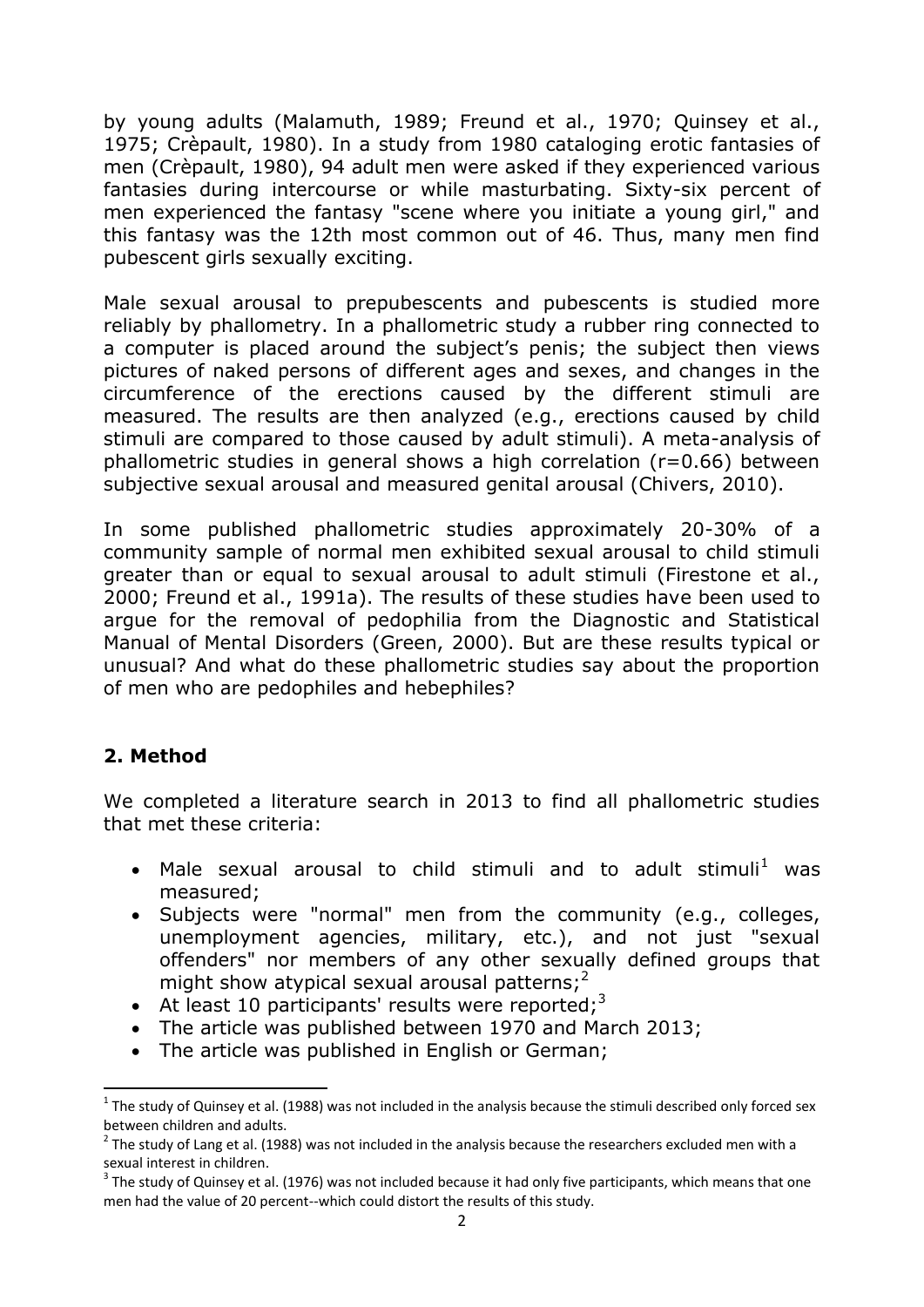Data were included to determine the proportion of men more or equally sexually aroused by children (up to 13 years) than by adults.<sup>4</sup>

Many articles and books about pedophilia, such as Green (2002) and Norlik (2010), discuss phallometric studies of the sexual arousal in normal men to child stimuli. By searching these and other publications and by following the phallometric studies found with an initial search in Google Scholar, we found approximately 10 phallometric studies of the sexual arousal in normal men caused by child and adult stimuli. At this stage of the literature search, we identified all phallometric studies of sexual arousal in normal men by child and adult stimuli published since 1970. Some did not include the proportion of men who were more or equally sexually aroused by children than by adults. In the next step, the databases PsycInfo and SSCI were used to see which publications cited these approximately ten studies and which studies these approximately 10 publications themselves cited or described. Newly found studies were followed in the same way in the two databases. In this way, we found 26 phallometric studies of the sexual arousal of normal men by children and adults (Barsetti et al., 1998; Chaplin et al., 1995; Earls et al., 1987; Fedora et al., 1992; Firestone et al., 2000; Frenzel et al., 1989; Freund et al., 1970; Freund et al., 1972; Freund et al., 1973; Freund, 1989; Freund et al., 1991a; Freund et al., 1991b; Grossmann et al., 1992; Hall et al., 1995; Harris et al., 1992; Haywood et al., 1990; Kuban et al., 1999; Lalumière et al., 1992; Marshall et al., 1986; Marshall et al., 1988; Quinsey et al., 1975; Renaud et al., 2010; Renaud et al., 2013; Rice et al., 2012; Seto et al., 2000; Wilson, 1998).

Where possible, we e-mailed the authors of these 26 studies and asked if they knew of any additional phallometric studies; however, this endeavor did not produce any additional studies. In March 2014 we found two additional studies (Abel, 1994; Seto et al., 2001) and checked them via PsycInfo and SSCI. Of the final 28 studies, seven offered information on the number or proportion of men more or equally sexually aroused by children than by adults (Seto et al., 2001; Firestone, 2000; Hall et al., 1995; Marshall et al., 1986; Fedora et al., 1992; Freund et al., 1991a; Seto et al.,  $2000^5$ ).

Most of the participants of the seven studies were recruited through advertisement and employment agencies, and tended to be college students, unemployed people, or men from the general community.<sup>6</sup>

**.** 

 $^4$  The age 13 was choosen because in Germany children are defined by law as people under 14 years old. This definition accords with popular use of the word children.

 $<sup>5</sup>$  It is possible that the 16 men of the study of Seto et al. (2000) were partly or completely included among the 50</sup> men of the study of Freund et al. (1991a). Seto e-mailed us on July 15, 2013 to say that without the data of the study from Freund et al. (1991a) he cannot determine if there is an overlap.

 $^6$  The relevant passages of the seven studies are: "(...) the majority were recruited from a local community college." (Seto et al., 2001); "The comparison group was recruited through an advertisement and paid a \$50 honorarium." (Firestone et al., 2000); "Subjects were recruited via a newspaper advertisement placed in the sports section of the Sunday edition of a newspaper in a large city on two occasions. The newspaper advertisement read as follows: Earn \$40 for participation in an experiment on human sexuality that will require a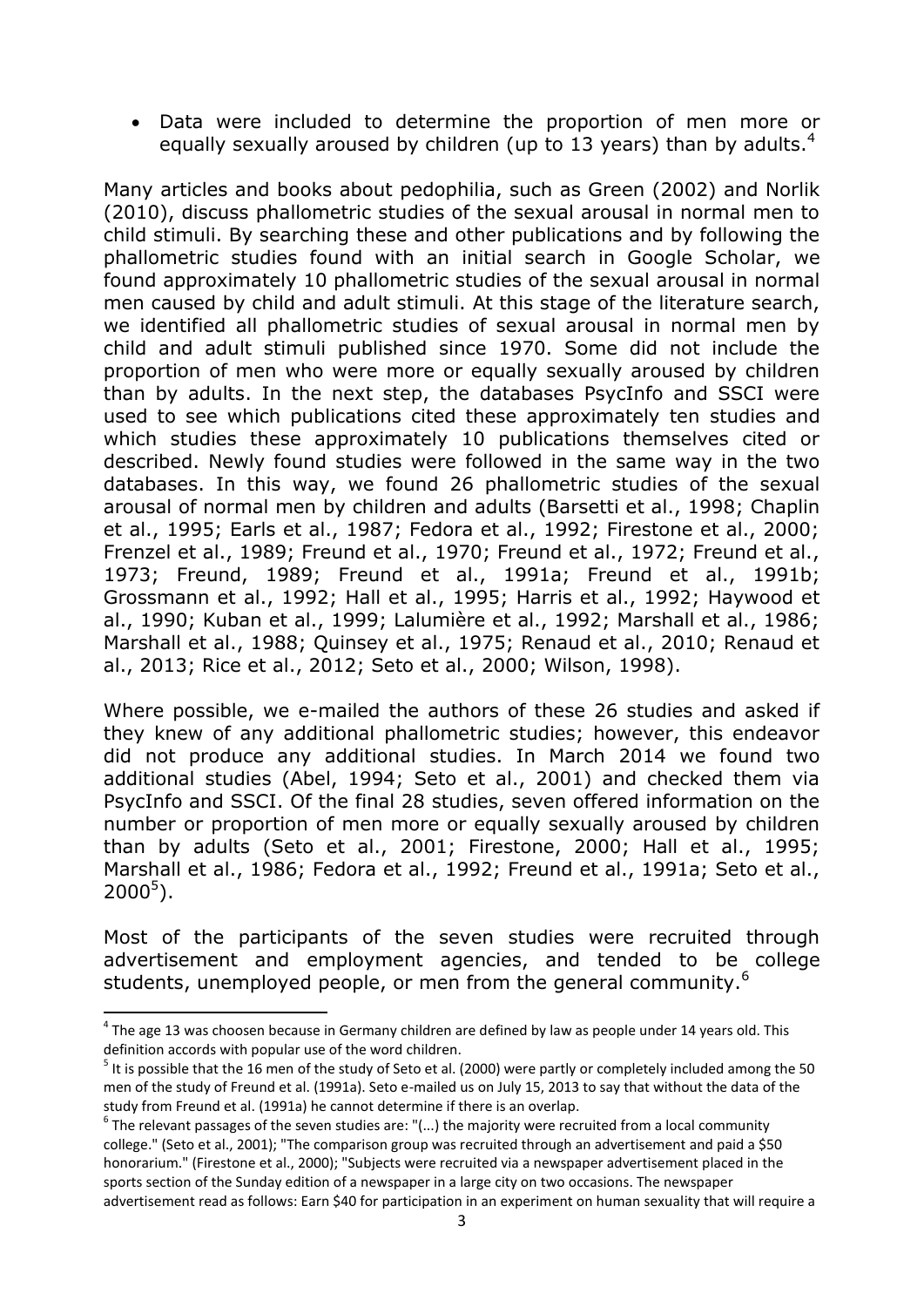## **3. Results**

**.** 

Table 1 shows details of the seven studies together with the information about the percentage of men more or equally sexually aroused by children up to 13 years old than by adults.

total of 8 hours on two consecutive days. Males 18 and older only." (Hall et al., 1995); "Twenty-two normal controls were recruited from local employment agencies or from local training programs designed for the chronically unemployed." (Marshall et al., 1986); "Normal controls consisted of 66 paid males recruited from among hospital staff and the community at large." (Fedora et al., 1992); "The (...) group consisted of 50 paid volunteers. These men were recruited from a government placement office for the unemployed and from community colleges (...)" (Freund et al., 1991a); "Non-offender participants were recruited between 1985 and 1990 through advertisements posted around a community college campus and were paid \$15 an hour for their time." (Seto et al., 2000).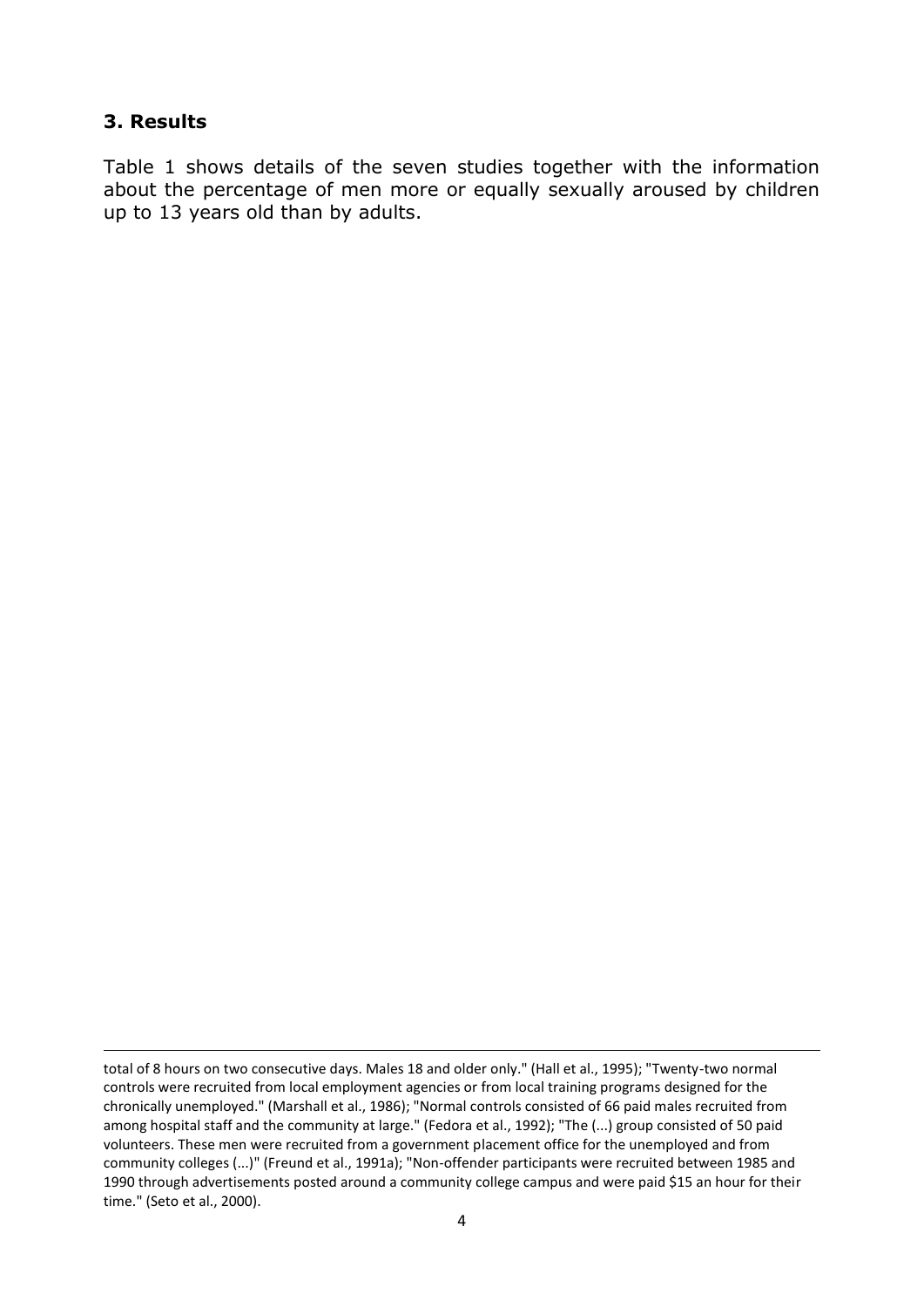#### Table 1: **Phallometric studies indicating the proportion of normal men more or equally sexually aroused by children (up to 13 years old) than by adults**

| <b>Study</b>                                                                                                                                                         | % of men who<br>were more or<br>equally<br>sexually<br>aroused by<br>children than<br>by adults | Country    | <b>Number</b><br>of men | Mean age<br>of men    | Kind of<br>Stimuli                   | Age of<br>children on<br><b>Stimuli</b>                                                                                                                               | Age of<br>adults on<br><b>Stimuli</b> |
|----------------------------------------------------------------------------------------------------------------------------------------------------------------------|-------------------------------------------------------------------------------------------------|------------|-------------------------|-----------------------|--------------------------------------|-----------------------------------------------------------------------------------------------------------------------------------------------------------------------|---------------------------------------|
| Seto et al. (2001): A<br>Brief Screening Scale to<br><b>Identify Pedophilic</b><br><b>Interests Among Child</b><br>Molesters                                         | 17,0%                                                                                           | Canada     | 112                     | 28 years <sup>7</sup> | Videoclips<br>with audio-<br>comment | 5 to 11 years                                                                                                                                                         | Beginning to<br>mid 20                |
| Firestone et al. (2000):<br>Differentiation of<br><b>Homicidal Child</b><br>Molesters, Non-<br>homicidal Child<br>Molesters, and Non-<br>offenders by<br>Phallometry | 27,7%                                                                                           | Canada     | 47                      | 33 years              | Audio-<br>stories                    | No information                                                                                                                                                        | <b>No</b><br>information              |
| Hall et al. (1995):<br>Sexual Arousal and<br>Arousability to<br>Pedophilic Stimuli in a<br>Community Sample of<br>Normal Men                                         | $29,4%$ <sup>8</sup>                                                                            | <b>USA</b> | 80                      | 38 years              | Photos and<br>audio-stories          | Prepubescent<br>airl or<br>announcement<br>"child below<br>12 years"                                                                                                  | <b>No</b><br>information              |
| Marshall et al. (1986):<br>Sexual offenders<br>against female children:<br>Sexual preferences for<br>age of victims and type<br>of behavior                          | $14,3\%$ <sup>9</sup>                                                                           | Canada     | 22                      | 34 years              | Photos and<br>audio-stories          | Photos: 10<br>12, 13 and 14<br>years<br>Audio-Stories:<br>Men were asked<br>to imagine their<br>preferred age (3-<br>to 14-years) or<br>a different age<br>was chosen | 16 to 24<br>Years                     |
| Fedora et al. (1992):<br>Sadism and other<br>paraphilias in normal<br>controls and<br>nonaggressive sex<br>offenders                                                 | 18,3%                                                                                           | Canada     | 60                      | 31 years              | Photos                               | "Prepubescent"                                                                                                                                                        | <b>No</b><br>information              |
| Freund et al. (1991a):<br>Assessment of the<br>sensitivity and<br>specificity of a<br>phallometric test: An<br>update of "Phallometric<br>diagnosis of pedophilia    | 19,4%                                                                                           | Canada     | 50                      | 26 years              | Videoclips                           | 5 to 8 years, 8<br>to 11 years<br>and<br>Pubescents<br>(probably 12<br>to 13 years)                                                                                   | No<br>information                     |
| Seto et al. (2000):<br>The Discriminative Validity<br>of a Phallometric Test for<br>Pedophilic Interests Among<br>Adolescent Sex Offenders<br>Against Children       | 25,0% <sup>11</sup>                                                                             | Canada     | 16                      | 20 years              | Videoclips                           | 5 to 13 years                                                                                                                                                         | <b>Mid 20</b>                         |

 $^7$  27,6 years is the mean age of the complete control group of the study consisting of 112 men from the community and 94 "rapists".

**.** 

 $^8$  29,4% is the mean value of the arousal through pictures (32,5%) and audio-stories (26,25%).

 $^9$  In this study three of the 22 men (14,3%) were more or equally sexually aroused by 12-, 13- and 14-year olds than by adults and one man (4,5%) who was more or equally sexually aroused by 3- to 11-year olds than by adults. The first number 14,3% was used here although the stimuli included 14-year-olds because this value seems to be more relevant for the main question of this article (sexual aroused by children up to 13 years old).  $^{10}$  In this study the men also saw pictures of children from the age of 3 to 11 years old. The mean value of the arousal caused by these pictures was compared to the arousal caused by pictures of adults, so this mean value was not helpful for the research question of this article (sexual aroused by children up to 13 years old) and was not used here.

 $11$  In table 2 (Seto et al. (2000) p. 325) it is written that 3 of 16 men were mostly aroused by 12- to 13-year-old girls and that one man was mostly aroused by 12- to 13-year-old boys.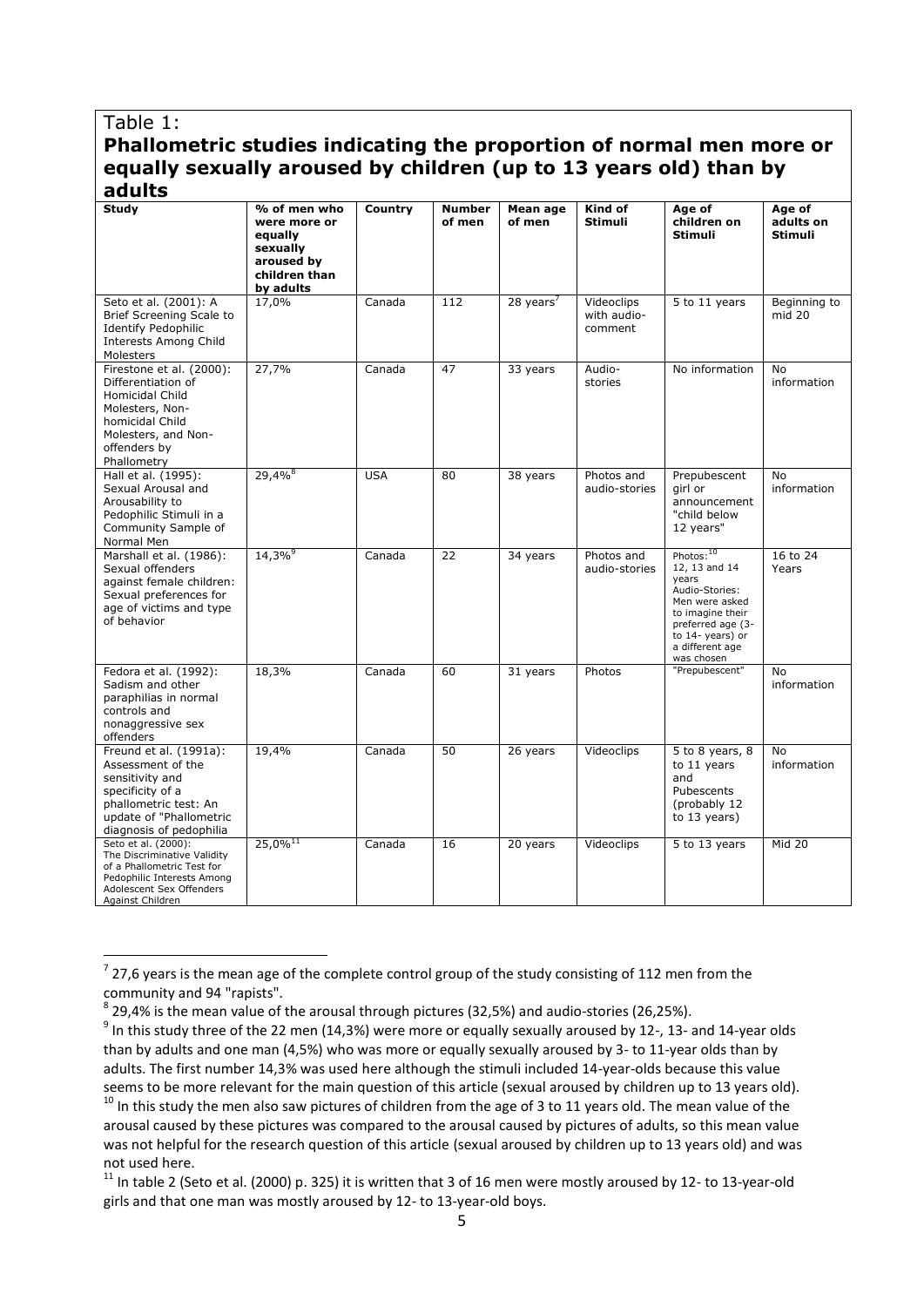According to the mean value of the seven phallometric studies, 21.6% of men are more or equally sexually aroused by children up to 13 years old than by adults.

The mean value of the four studies requiring greater sexual arousal to child-stimuli than to adult-stimuli to be classified as pedophilic or hebephilic (Marshall et al., 1986; Fedora et al., 1992; Freund et al., 1991a; Seto et al., 2000) was lower than that of the three studies requiring greater or equal sexual arousal (Seto et al., 2001; Firestone et al., 2000; Hall et al., 1995) (19.3% vs. 24.7%). So by this analysis, approximately one out of every five men is pedophilic or hebephilic, while one out of every four is at least as sexually aroused by children up to 13 years old as by adults.

We do not know if men who are strongly sexually aroused by children are under- or over-represented in these studies (see chapter limitations below). Philip Tromovitch guesses that pedophilic men often try to avoid taking part in such studies to hide their sexual arousal pattern (O'Carroll, 2013). If so, there could be many more men in the male population who are strongly sexually aroused by children. It is also possible that people with greater sexual arousal by children are over-represented in these studies because they are more interested in studies about sexuality. Generally, volunteers in phallometric studies tend to be more sexually experienced, have more sex partners, experience less sexual shame, and are sexually more curious (Plaud et al., 1999; Strassberg et al.1995; Wolchik et al., 1985). Although the samples of the seven studies were constructed in different ways, the results of all seven studies are in the range from 14% to 29% (14, 17, 18, 19, 25, 28 and 29%) so the 22% mean value of the seven studies seems to be roughly correct.

Approximately 40-50% of men in prison because of sexual contacts with children 14 years or younger are more or equally sexually aroused by children than by adults (Seto, 2004). Since 22% of normal men are more or equally sexually aroused by children than by adults, many more – perhaps totaling 40-50% - are quite strongly sexually aroused by children up to 13 years. So for a man to feel sexual arousal for children up to 13 years old is not at all unusual.

#### **Percentages of pedophiles and hebephiles in the male population**

Two of the seven studies allow us to roughly estimate the percentage of pedophiles and hebephiles in the male population. Seto et al. (2000) used stimuli from the age groups 8-11 (prepubertal), 12-13 (Pubescents), and mid-20's. Marshall et al. (1986) used stimuli from the age groups 3-11 (prepubertal), 12-14 (Pubescents), and 16-24. In these two studies the sexual arousal of a total of 38 normal men was measured. One of the 38 men was mostly aroused by children below 12 years old, six by pubescents 12 to 13/14 years old, and 31 by adults (Stimuli "mid-20's" or "16-24-year-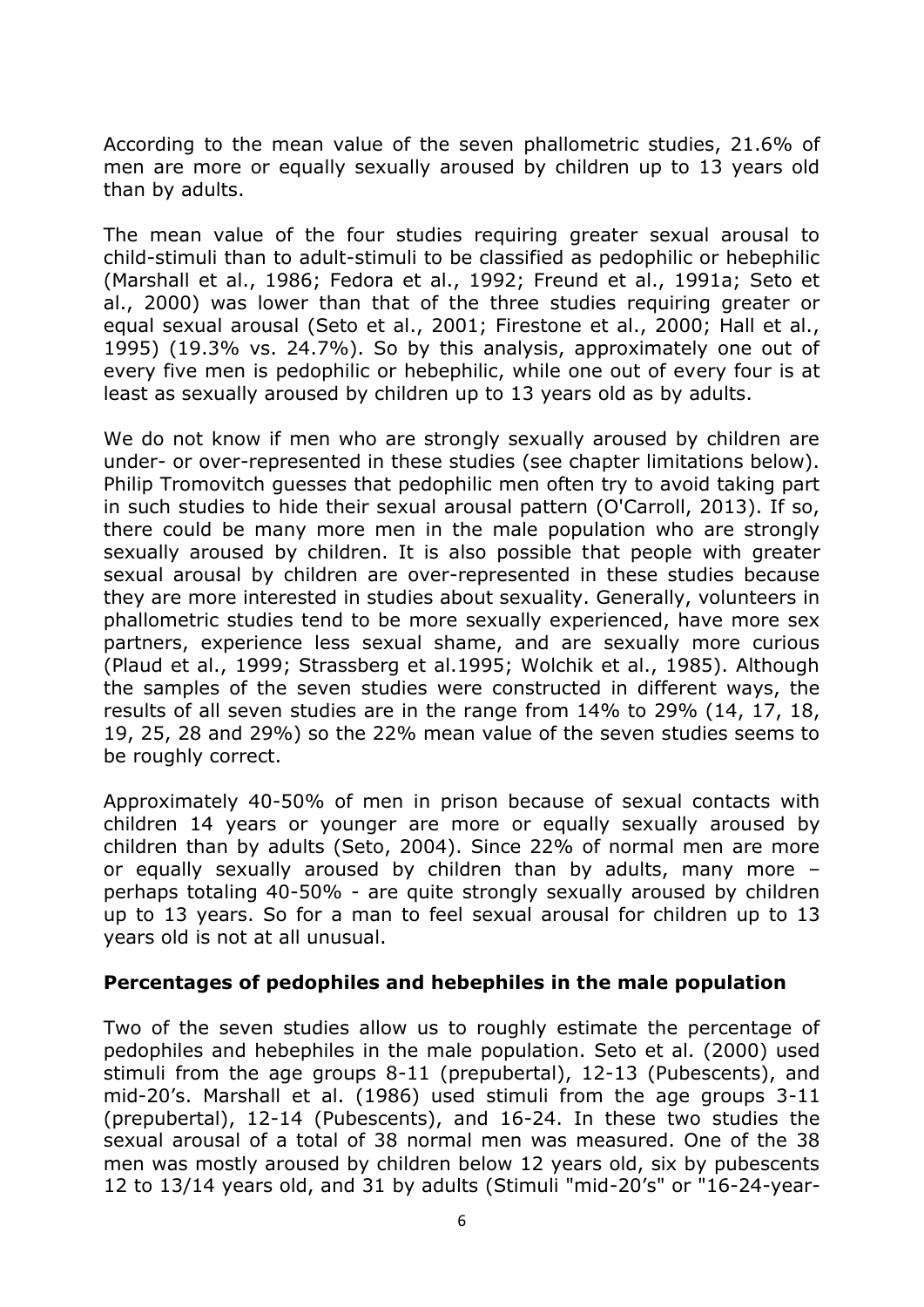olds"). So according to the combined results, we calculated prevalences of approximately 3% for pedophilia, 16% for hebephilia, and 82% for ephebophilia/teleiophilia. Table 2 shows the results. In the study of Seto et al. (2000) as described, no adolescent stimuli were used so it is possible that one or more of the four men who are declared in table 2 as hebephiles was in reality an ephebophile.

| Table 2:<br>Percentages of Pedophiles and Hebephiles in the male population<br>(Seto et al. (2000) and Marshall et al. (1986)) |                                    |               |                                     |               |                                         |               |  |  |  |  |  |
|--------------------------------------------------------------------------------------------------------------------------------|------------------------------------|---------------|-------------------------------------|---------------|-----------------------------------------|---------------|--|--|--|--|--|
|                                                                                                                                | <b>Both</b><br>studies<br>$(n=38)$ | $\frac{0}{0}$ | Seto et<br>al.,<br>2000<br>$(n=16)$ | $\frac{0}{0}$ | Marshall<br>et al.,<br>1986<br>$(n=22)$ | $\frac{0}{0}$ |  |  |  |  |  |
| Pedophiles                                                                                                                     | 1                                  | 3%            | $\Omega$                            | $0\%$         | 1                                       | 5%            |  |  |  |  |  |
| Hebephiles                                                                                                                     | 6                                  | 16%           | 4                                   | 25%           | 2                                       | 9%            |  |  |  |  |  |
| Ephebophiles/<br>Teleiophiles                                                                                                  | 31                                 | 82%           | 12                                  | 75%           | 19                                      | 86%           |  |  |  |  |  |

Another phallometric study of "sexual offenders against children" (Blanchard et al., 2009) also found a much greater prevalence of hebephilic than pedophilic response among heterosexual offenders. A national survey of Finnish adults (Alonko et. al., 2013) found sexual interest in persons 7- 12 years old approximately five times more often than in persons 0-6 years old, and approximately six times more often in persons 13-15 years old than in persons 7-12 years old. So it appears that there are many more hebephilic than pedophilic men.

Most minor-attracted persons say that their age-preference already existed in their childhood or youth, and they knew about their age-preference in their childhood or youth (B4U-ACT, 2011). So not only is approximately one in five men pedophilic or hebephilic, but one in five boys is pedophilic, prepedophilic, hebephilic, or pre-hebephilic. (Pre-)hebephilic boys will recognize their sexual age-preference later than (pre-)pedophilic boys.

# **4. Conclusion**

According to existing phallometric studies, approximately one in every five men is pedophilic or hebephilic. While many might find this surprising, individuals with sexual interest in children nowadays are motivated to hide it, and thus the occurrence of pedophilia and hebephilia appears to be much lower than it actually is. A similar historical phenomenon is seen regarding homosexuality: around 1860 it was believed by an expert that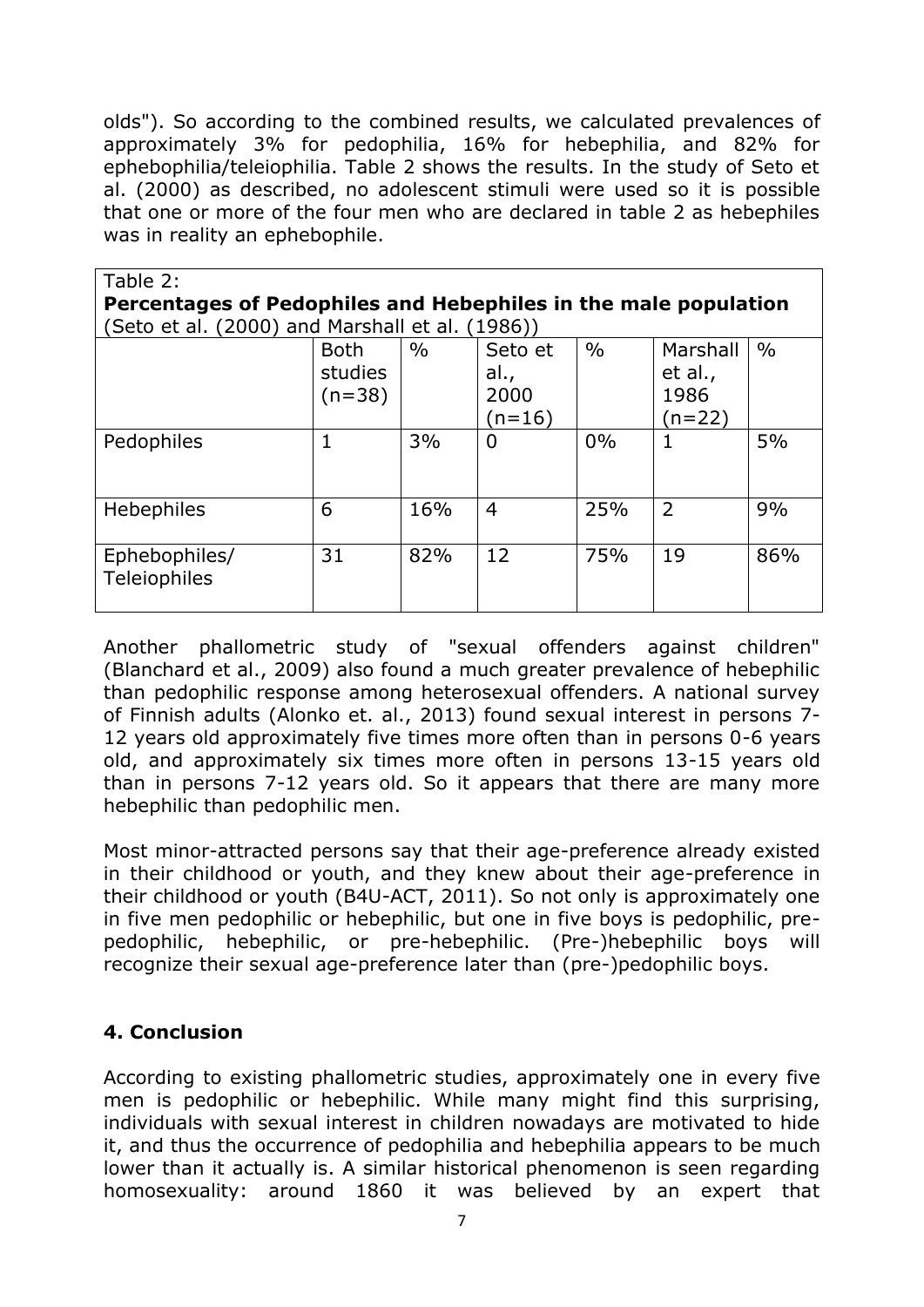approximately one man out of 10,000 was homosexual (Herzer, 1987). Today we know that the figure is closer to one man out of 30, and many more are bisexual (Savin-Williams, 2006).

## **5. Limitations**

For several reasons, we know neither the exact prevalences nor relative proportions of men's sexual arousal to children up to 13 years old and to adults. The main reasons are:

1) All seven phallometric studies described here come from North America, and six of the seven studies come from Canada. We do not know if the level of sexual arousal caused by children is the same in other areas of the world. Since the level of homosexual teleiophilic arousal appears to be similar worldwide (Diamond, 1993; Kuyper et al., 2009; LeVay, 1996, p. 63; Seil et al., 1995), it can be surmised that the level of sexual arousal of men to children and adults is similar worldwide, too.

2) The reliability and validity of the results of phallometric studies have been criticized (Marshall, 2014; O'Donohue et al., 1992; Hanson et al., 1998; Kingston et al., 2007; McAnulty et al., 1992; McConaghy, 1989; McConaghy, 1992; Quinsey et al., 1990). The principal criticism seems not to matter here because men from the community are free to participate or not in phallometric studies, and since results of the measurements do not have consequences for their lives, there is little or no pressure to fake results. More research is needed to determine the long-term reliability/stability of phallometric diagnoses of pedophilia (Fernandez, 2002; Marshall et al., 2000; Marshall, 2014; Müller et al. 2014; Wormith, 1986), especially in men from the community. It seems there are no studies about these aspects using community samples.

3) The seven studies used different methods to calculate the rates of pedophilia and hebephilia and different kinds of stimuli. For examples, five studies used male and female stimuli (Seto et al., 2001; Firestone, 2000; Fedora et al., 1992; Freund et al., 1991a; Seto et al., 2000) but two studies just used female stimuli (Hall et al., 1995; Marshall et al., 1986). There seems to be no research on how different methods influence the measured rates of pedophilia and hebephilia. Such research is needed, too.

4) As stated above, we do not know if men who were strongly sexually aroused by children were under- or over-represented in the seven studies. Future studies should investigate whether people who take part in these studies show more or less sexual arousal to children than people who do not. In most of the seven studies men were recruited by advertisement, and it was not announced that the sexual arousal caused by children would be measured. So it does not seem likely that pedophiles or hebephiles were especially drawn to these studies. Concerning this issue the result of one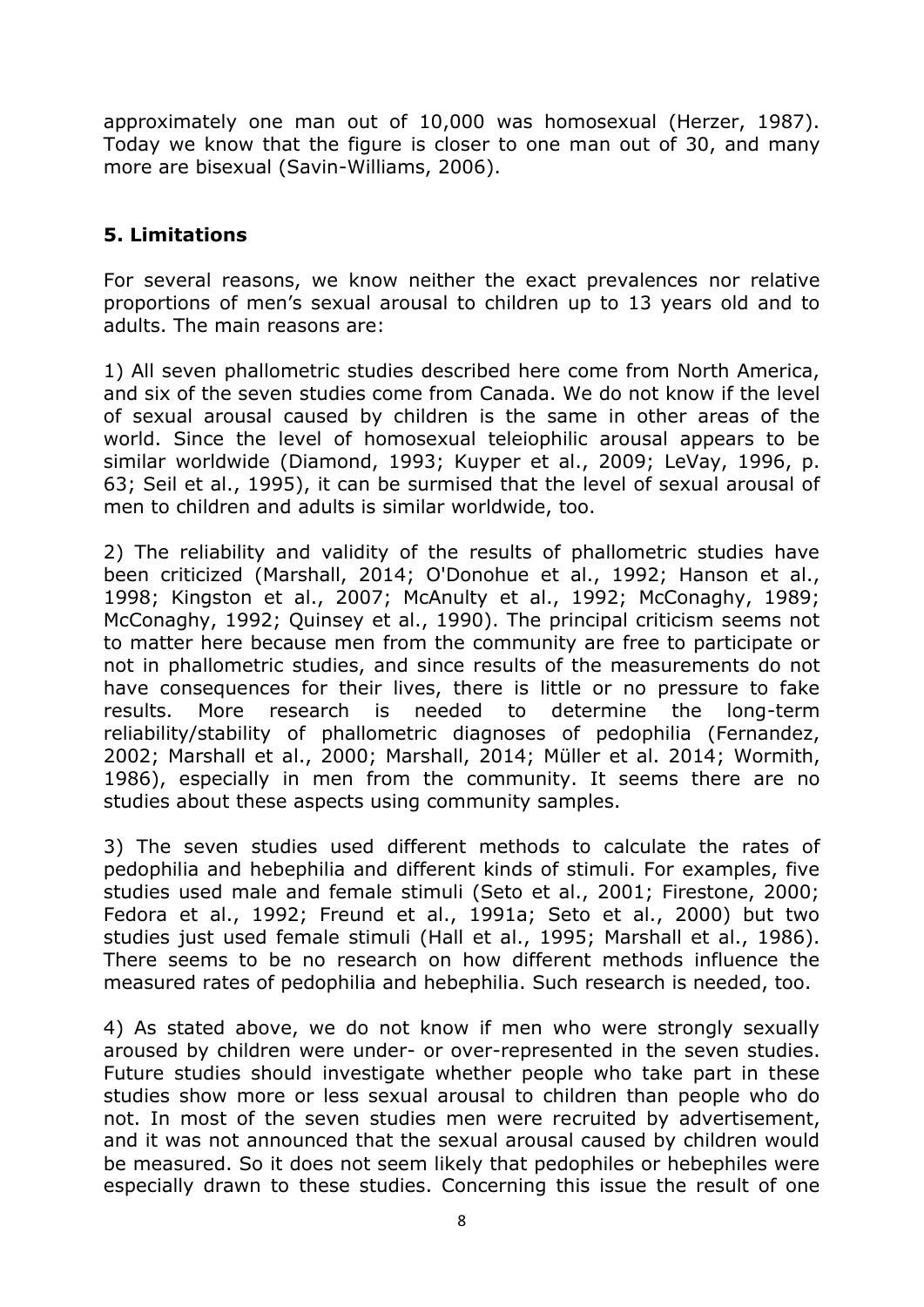study is very important: in Hall et al. (1995), 20% of the subjects said they had at least some sexual interest in children. This value is typical for many studies of the prevalence of pedophilia (Ahlers et al., 2011; Briere et al., 1989; Smiljanich et al., 1996). In the same study, 29% of men were more or equally sexually aroused by child stimuli then by adult stimuli. This is a strong indication that the mean value of 22% is not the result of a simple over-represenation of men who are strongly sexually aroused by children.

5) Only in September 2014 after writing this article the author learned by reading a publication of Marshall (1997) that in the phallometric study of Marshall et al. (1986) men were screened to exclude any who reported feeling attracted to children. Still in this study 3 of the 22 men (14 %) were more sexually aroused by children than by adults. Maybe without this screening the amount of men more sexually aroused by children than by adults in this study would have been higher. Judging on the basis of the results of the other studies it is most likely that in the study of Marshall et al. (1986) because of the screening one pedophilic or one hebephilic man was excluded from the measurement. According to all seven studies including the study of Marshall et al. (1986) 22 % of men are more or equally sexually aroused by children then by adults, according to the six studies without the study of Marshall et al. (1986) 23 % of men are more or equally sexually aroused by children than by adults. So the influence of the study of Marshall et al. (1986) onto the results of this meta-analysis is small. Because of this and also to make it possible to roughly estimate the percentages of pedophiles and hebephiles in the male population with the help of the studies of Seto et al. (2000) and Marshall et al. (1986), the study of Marshall et al. (1986) was not removed afterwards.

## **6. Discussion**

The results of this literature study have several implications:

1) More research is needed to determine the proportions of men who are pedophilic, hebephilic, ephebophilic, and teleiophilic. This author is not aware of a single scientific study that attempts to quantify all of them; indeed, he cannot find any serious discussion of merely the proportion of men who are hebephilic. It seems irresponsible to propose to make hebephilia a mental disorder without first determining this proportion. If 20% of men are hebephilic, does that sexual age-preference realistically constitute a psychiatric illness? Being diagnosed with the "mental illness" of hebephilia, no matter how defined, would damage the psychological wellbeing of a large portion of the male population. Scientists and especially psychologists should be aware of the deleterious influence their work can have.

2) Many pedophilic and hebephilic persons have suicidal thoughts because of their age-preference. Some of them attempt suicide, and still others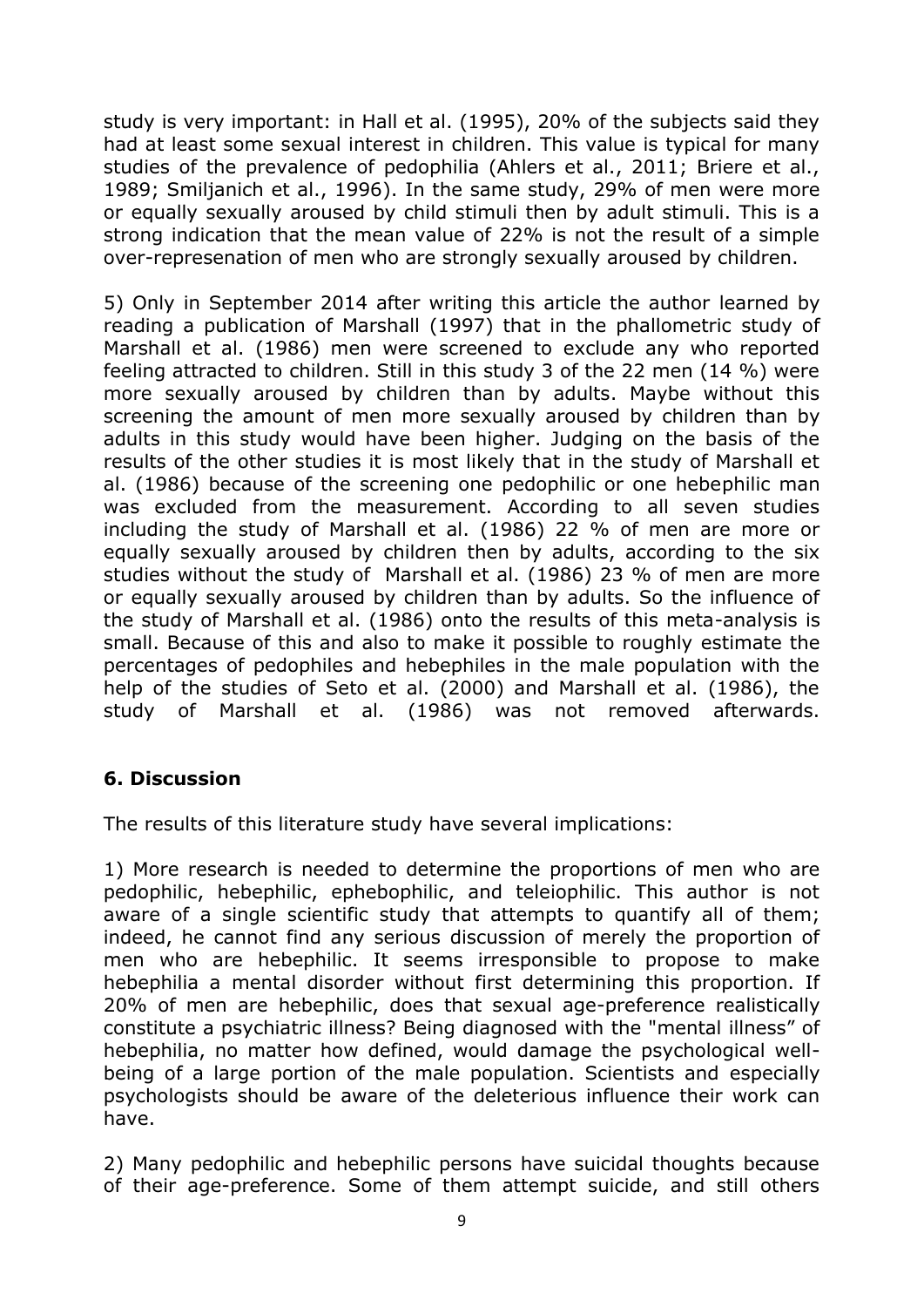accomplish it. These phenomena often occur in the age range 14-20 years old (B4U-ACT, 2011). A large contributor to this problem may be that pedophilic and hebephilic boys and men do not talk with others about their sexual age-preference. More research should be done to find out what percentage of suicide attempts is related to sexual age-preference. According to a non-representative study about 13 percent of minorattracted-persons attempt suicide during their life because of problems with their sexual age preference (B4U-ACT, 2011). According to an estimate of the World Health Organization generally 10 to 20 suicide attempts lead to one death (World Health Organization, 1999). If every fifth teenager and man is pedophilic or hebephilic this could mean that in the next decades worldwide millions of pedophilic and hebephilic teenagers and men will kill themselves if the stigmatization and criminalization of pedophilia and hebephilia is not stopped.

3) Most lay people know the word pedophilia but do not know the word hebephilia. Many boys and men who are minor-attracted consider themselves pedophilic but are actually hebephilic. Hebephilia has never been a mental disorder nor paraphilia in the "Diagnostic and Statistical Manual of Mental Disorders" (Frances et al., 2011). Allen Frances and Michael B. First, chairmen of the workgroup of the DSM IV, wrote in 2011: "Hebephilia is not a paraphilia, because the sexual arousal pattern that would define it is not inherently deviant. Normal men have fantasies and urges in response to pubescent targets...The alleged diagnosis paraphilia not otherwise specified, hebephilia, arose, not out of psychiatry, but rather to meet a perceived need in the correctional system. This solution represents a misuse of the diagnostic system and of psychiatry." (Frances et al., 2011, p. 84, emphasis added) Boys and men should be informed in schools and through mass media that:

- to be mostly sexually aroused by pubescents (11-14 years old) is widespread and not considered a mental disorder by the American Psychiatric Association;
- important and recognized scientists like Richard Green consider pedophilia, like hebephilia, not to be a mental disorder because pedophilia, like hebephilia, is widespread and is not inherently combined with harm (Green, 2002); and
- nobody chooses his sexual age-preference and that everybody has the right to be respected and to be loved no matter what sexual agepreference he or she has.

4) Since approximately one in five boys and men is pedophilic or hebephilic, the general stigmatization and criminalization of pedophilia and hebephilia should be reconsidered in this light. There have been many children documented to love and desire adults sexually (Rivas, 2013; Kilpatrick, 1992; Rind et al., 2014; Rind, 2013; Rind, 2003). There is not a single scientific study showing that children only love and desire children and do not love and desire adults. The love and consensual sexuality between children and adults are normal and according to many studies not harmful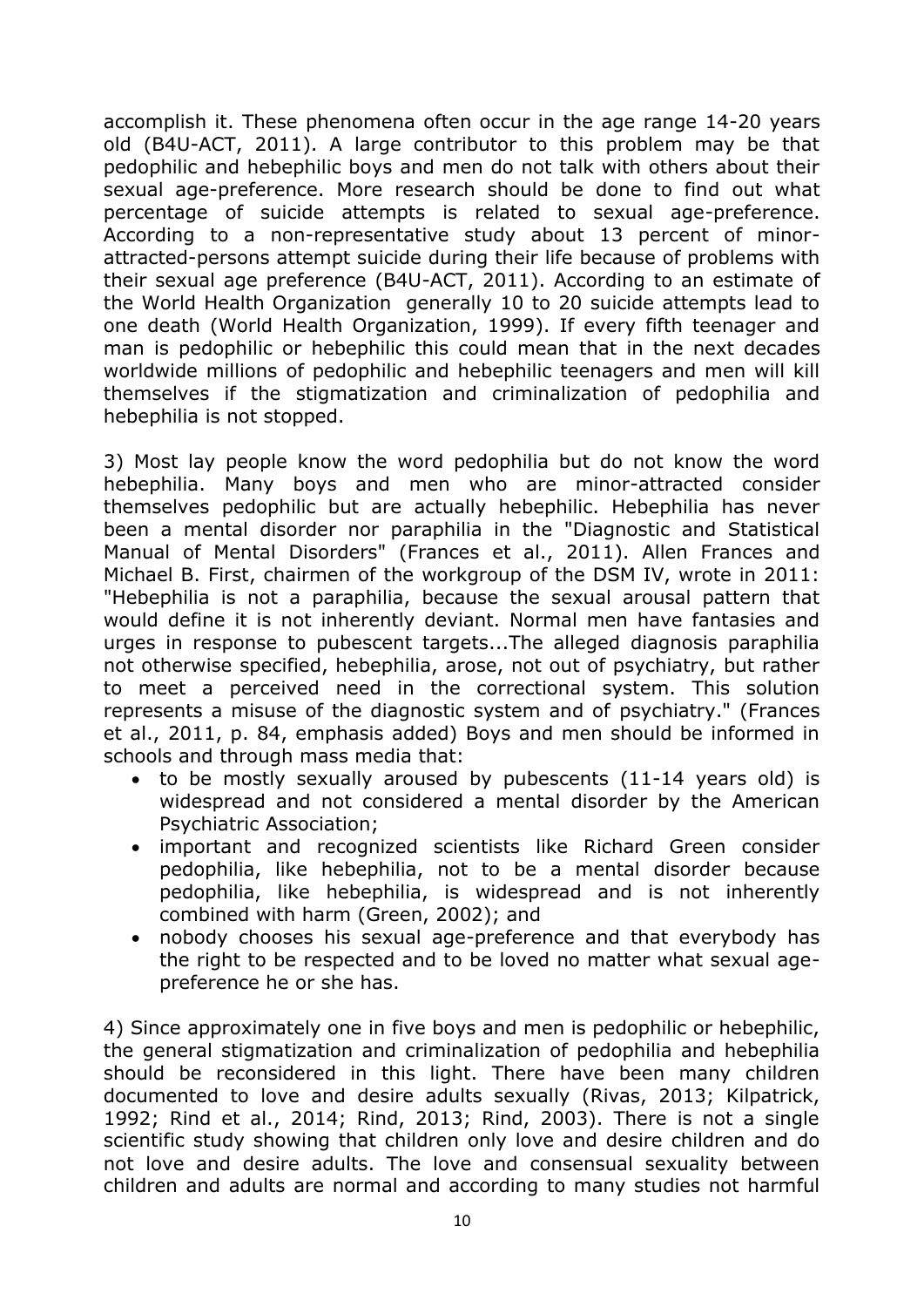(Rind et al., 1998). Younger children are not harmed more than older children because of sexual relationships with adults (Finkelhor, 1979; Rind et al., 1998). The amount of the age discrepancy between the sexual partners does not significantly influence the sexual enjoyment or the positive or negative results of a relationship of a child with an adult (Kilpatrick, 1992; Rind et al., 2014; Leitenberg et al., 2003). Of course children should be well and specifically protected (Rivas, 2013), but pedophilic and hebephilic boys are children, too, and also have a right to protection. To stigmatize pedophilic or hebephilic boys as mentally ill and to put them in prison for their love are detrimental to their mental health. Only unethical sexual behavior should be punished (Rivas, 2013). One in every five boys and men is pedophilic or hebephilic, and this new insight deserves a human and compassionate response from society.

## **Literature**

- Abel, G. G. et al. (1994): SCREENING TESTS FOR PEDOPHILIA. Criminal Justice and Behavior, Volume 21, Issue 1, March 1994, pp. 115-132
- Ahlers, C. J. et al. (2011): How unusual are the contents of paraphilias? Journal of Sexual Medicine, Volume 8, Issue 5, pp. 1362-1370
- Alanko, K., B. Salo, A. Mokros and P. Santtila (2013): Evidence for heritability of adult men's sexual interest in youth under age 16 from a population-based extended twin design. J Sex Med., April 2013, Volume 10, Issue 4, pp. 1090-1099
- Barsetti, Ian, Christopher M. Earls, Martin L. Lalumière and Nathalie Bélanger (1998): The Differentiation of Intrafamilial and Extrafamilial Heterosexual Child Molesters. Journal of Interpersonal Violence, Volume 13, Issue 2, pp. 275-286
- B4U-ACT (2011): "Spring 2011 Survey Results". http://b4uact.org/science/survey/01.htm (accessed March 25, 2014)
- Blanchard, Ray, Amy D. Lykins, Diane Wherrett, Michael E. Kuban, James M. Cantor, Thomas Blak, Robert Dickey and Philip E. Klassen (2009): Pedophilia, Hebephilia, and the DSM-V. Archives of Sexual Behavior, Volume 38, pp. 335-350
- Briere, John and Marsha Runtz (1989): University males' sexual interest in children: Predicting potential indices of "pedophilia" in a non-forensic sample. Child Abuse and Neglect, Volume 13, pp. 65-75
- Cantor, James et al. (2005): Handedness in pedophilia and hebephilia. Arch Sex Behav, August 2005, Volume 34, Issue 4, pp. 447-459
- Chaplin, Terry, Marnie E. Rice and Grant T. Harris (1995): Salient Victim Suffering and the Sexual Responses of Child Molesters. Journal of Consulting and Clinical Psychology, Volume 63, Issue 2, pp. 249-255
- Chivers, Meredith L. (2010): A brief update on the specificity of sexual arousal. Sexual and Relationship Therapy, Volume 25, Issue 4, pp. 407-414
- Crèpault, Claude et. al. (1980) : Men´s erotic fantasies. Archives of Sexual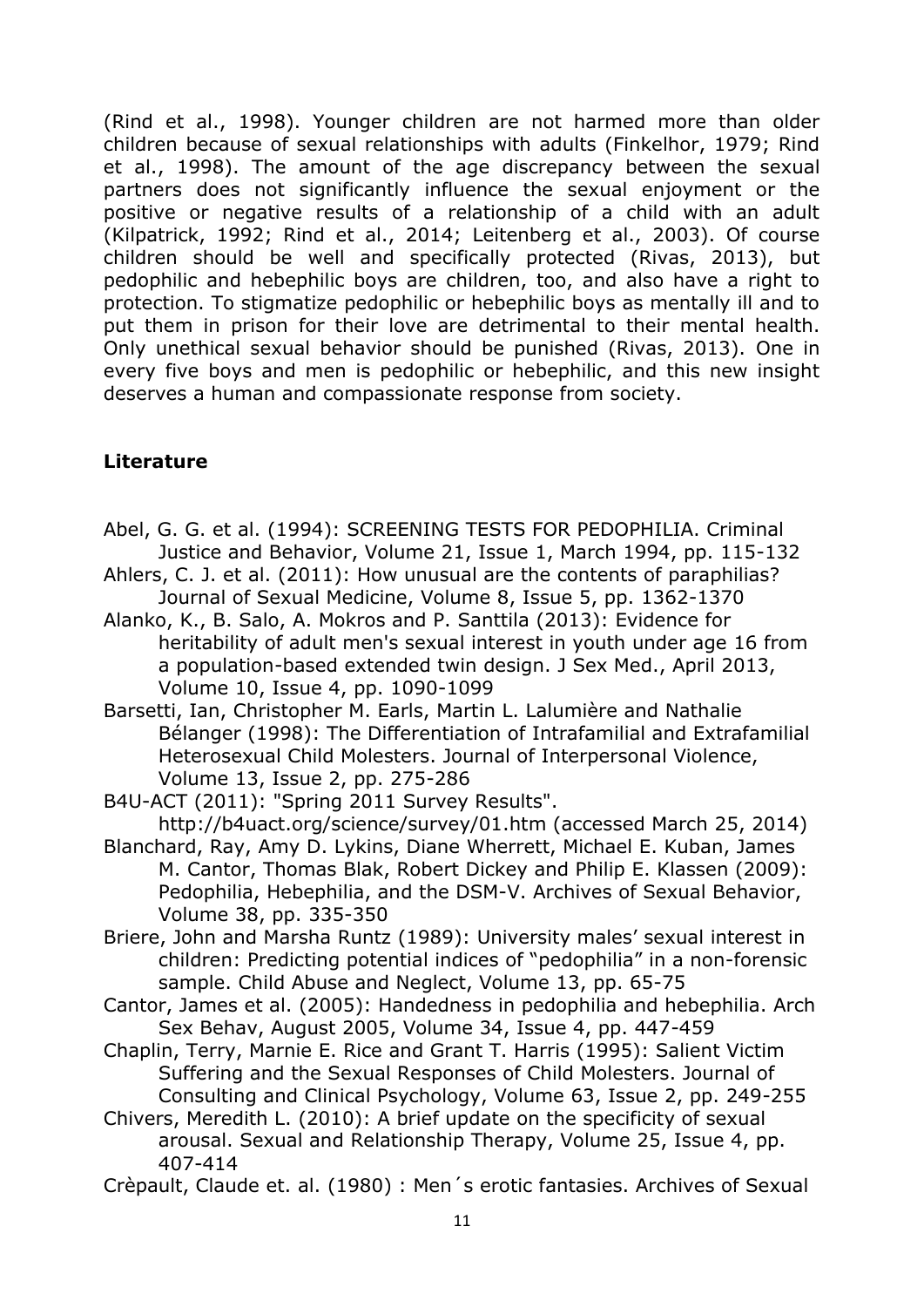Behavior, Volume 9, Issue 6, pp. 565-581

Dawson, Samantha J., Brittany A. Bannerman and Martin L. Lalumière (2014): Paraphilic Interests: An Examination of Sex Differences in a Nonclinical Sample. Sex Abuse, published online March 14th 2014

- Diamond, Milton (1993): Homosexuality and Bisexuality in Different Populations. Archives of Sexual Behavior, Volume 22, Issue 4, pp. 291-310
- Earls, Christopher M., Vernon L. Quinsey and Louis Georges Castonguay (1987): A Comparison of Three Methods of Scoring Penile Circumference Changes. Archives of Sexual Behavior, Volume 16, Issue 6, pp. 493-500
- Fedora, O., J. R. Reddon, J. W. Morrison, S. K. Fedora, H. Pascoe and L. T. Yeudall (1992): Sadism and other paraphilias in normal controls and nonaggressive sex offenders. Archives of Sexual Behavior, Volume 21, pp. 1–15
- Fernandez, Yolanda (2002): Phallometric testing with sexual offenders against female victims: Limits to its value. Forum on Corrections Research , Volume 14, Issue 1, 2002 January, pp. 7-12
- Finkelhor, David (1979): Sexually Victimized Children. The Free Press, New York
- Firestone, Philip, John M. Bradford, David M. Greenberg and Kevin L. Nunes (2000): Differentiation of Homicidal Child Molesters, Nonhomicidal Child Molesters, and Nonoffenders by Phallometry. American Journal of Psychology, Volume 157, pp. 1847-1850
- Frances, Allen and Michael B. First (2011): Hebephilia Is Not a Mental Disorder in DSM-IV-TR and Should Not Become One in DSM-5. J Am Acad Psychiatry Law, Volume 39, Issue 1, February 2011, pp. 78-85
- Frenzel, Roy R. and Reuben A. Lang (1989): Identifying sexual preferences in intrafamilial and extrafamilial child sexual abusers. Sexual Abuse: A Journal of Research and Treatment, Volume 2, Issue 3, pp. 255-275
- Freund, Kurt and R. Costell (1970): The structure of erotic preference in the nondeviant male. Behavior Research and Therapy, Volume 88, pp. 15-20.
- Freund, Kurt, C. K. McKnight, R. Langevin and S. Cibiri (1972): The female child as a surrogate object. Archives of Sexual Behavior, Volume 2, Issue 2, pp. 119-133
- Freund, Kurt, R. Langevin, S. Cibiri and Y. Zajac (1973): Heterosexual aversion in homosexual males. British Journal of Psychiatry, Volume 122, pp. 163-169
- Freund, Kurt and Ray Blanchard (1989): Phallometric Diagnosis of Pedophilia. Journal of Consulting and Clinical Psychology, Volume 57, Issue 1, 100-105
- Freund, K. and R. Watson (1991a): Assessment of the sensitivity and specificity of a phallometric test: An update of "Phallometric diagnosis of pedophilia. Psychological Assessment, Volume 3, pp. 254-260
- Freund, Kurt, Robin Watson, Robert Dickey and Douglas Rienzo (1991b): Erotic Gender Differentiation in Pedophilia. Archives of Sexual Behavior, Volume 20, Issue 6, pp. 555-566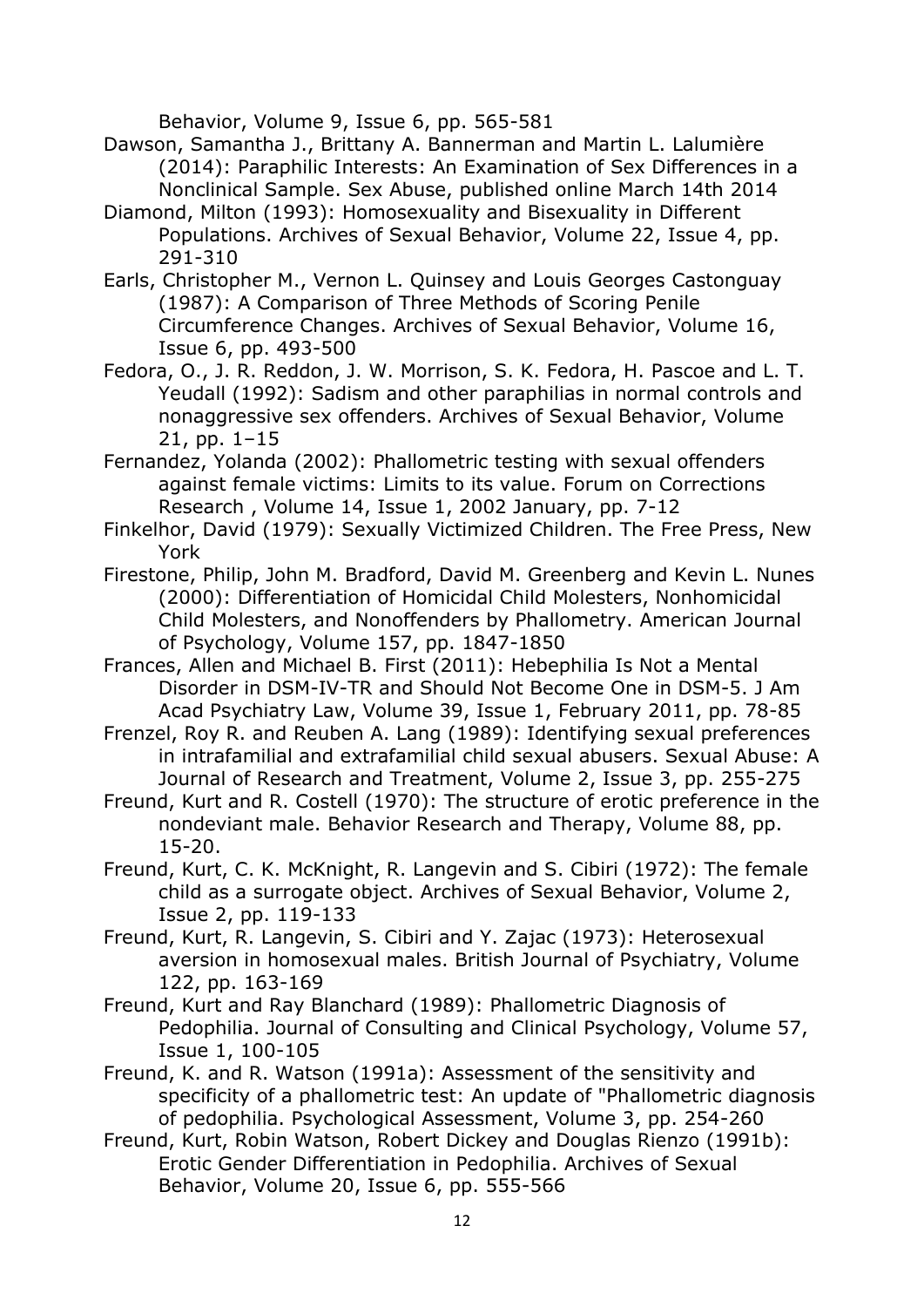Green, Richard (2002): Is Pedophilia a Mental Disorder? Archives of Sexual Behavior, Volume 31 , Issue 6, pp. 479-481

- Grossman, Linda, James L. Jr. Cavanaugh and Thomas W. Haywood (1992): Deviant sexual responsiveness on penile plethysmography using visual stimuli: alleged child molesters vs. normal control subjects. J Nerv Ment Dis. March 1992, Volume 180, Issue 3, pp. 207-208.
- Haas-Rietschel, Helga (2013): "Kein Täter werden". Published January 10th 2013, https://www.gew.de/Kein\_Taeter\_werden.html (looked at March 16th 2014)
- Hall, Gordon H., Richard Hirschman and Lori L. Oliver (1995): Sexual Arousal and Arousability to Pedophilic Stimuli in a Community Sample of Normal Men. Behavior Therapy, Volume 26, pp. 681-694
- Hanson, R. Karl and Monique T. Bussiere (1998): Predicting Relapse: A Meta-Analysis of Sexual Offender Recidivism Studies. Journal of Consulting and Clinical Psychology, Volume 66, Issue 2, pp. 348-362
- Harris, Grant T., Marnie E. Rice, Vernon L. Quinsey, Terry C. Chaplin and Christopher Earls (1992): Maximizing the Discriminant Validity of Phallometric Data. Psychological Assessment, Volume 4, Issue 4, pp. 502-511
- Haywood, Thomas W., Linda S. Grossman and James L. Cavanaugh (1990): Subjective versus objective measurements of deviant sexual arousal in clinical evaluations of alleged child molesters. Psychological Assessment: A Journal of Consulting and Clinical Psychology, Volume 2, Issue 2, pp. 269-275
- Herzer, Manfred (1987): Schwule Preußen, warme Berliner. Überarbeitete Fassung eines Vortrages,

http://www.datenkerker.de/\_texte/homosexualitaet.geschichte.berlin. pdf (looked at February 10th 2013)

- Jahnke, Sara and Jürgen Hoyer (2013): Stigmatization of People With Pedophilia: A Blind Spot in Stigma Research. International Journal of Sexual Health, Volume 25, pp. 169–184
- Kilpatrick, Allie C. (1992): Long-Range Effects of Child and Adolescent Sexual Experiences. Myths, Mores, Menaces. Lawrence Erlbaum Assiciates, Publishers, Hillsdale
- Kingston, Drew A. , Philip Firestone, Heather M. Moulden and John M. Bradford (2007): The Utility of the Diagnosis of Pedophilia: A Comparison of Various Classification Procedures. Archives of Sexual Behavior, Volume 36, pp. 423-436
- Kuban, Michael, Howard E. Barbaree and Ray Blanchard (1999): A Comparison of Volume and Circumference Phallometry: Response Magnitude and Method Agreement. Archives of Sexual Behavior, Volume 28, Issue 4, pp. 345-359
- Kuyper, Lisette and Ine Vanwesenbeeck (2009): High Levels of Same-Sex Experiences in the Netherlands: Prevalences of Same-Sex Experiences in Historical and International Perspective. Journal of Homosexuality, Volume 56, Issue 8, pp. 993-1010
- Lalumière, Martin L. and Christopher M. Earls (1992): Voluntary Control of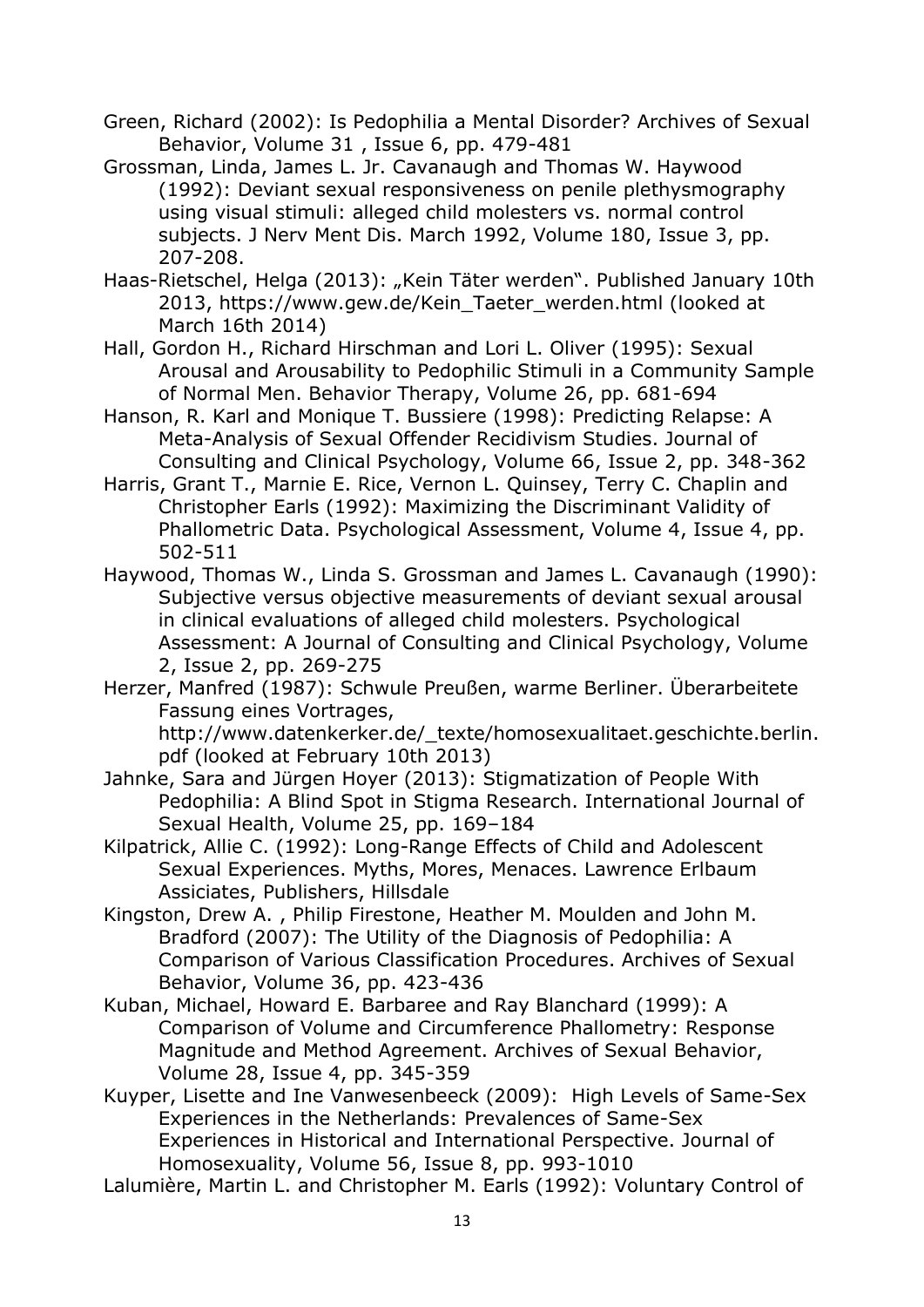Penile Responses as a Function of Stimulus Duration and Instructions. Behavioral Assessment, Volume 14, pp. 121-132

- Lang, Reuben A., Edward L. Black, Roy R. Frenzel and Kenneth L. Checkley (1988): Aggression and erotic attraction toward children in incestuous and pedophilic men. Annals of sex research, Volume 1, Issue 3, pp. 417-441
- Laws, D. Richard and William O´Donohue (1997): Sexual Deviance. Theory, Assessment, and Treatment. THE GUILFORD PRESS, New York, London
- Leitenberg, Harold and Heidi Saltzman (2003): College women who had sexual intercourse when they were underage minors (13-15): age of their male partners, relation to current adjustment, and statutory rape implications. Sex Abuse, April, Volume 15, Issue 2, pp. 135-147
- Malamuth, Neil M. (1989): The Attraction to Sexual Aggression scale: Part I. Journal of Sex Research, Volume 26, pp. 26-49
- Marshall, W. L. , H. E. Barbaree and D. Christophe (1986): Sexual offenders against female children: Sexual preferences for age of victims and type of behaviour. Canadian Journal of Behavioural Science/Revue canadienne des sciences du comportement, Volume 18, Issue 4, pp. 424-439
- Marshall, W.L. , H.E. Barbaree and Jennifer Butt (1988): Sexual offenders against male children: Sexual preferences. Behaviour Research and Therapy, Volume 26, Issue 5, pp. 383-391
- Marshall, W. L. (1997): PEDOPHILIA: Psychopathology and Theory. In: Laws et al. (1997), pp. 152-174
- Marshall, W. L. and Y. Fernandez (2000): Phallometric testing with sexual offenders: limits to its value. Clin Psychol Rev, October 2000, 20 (7) pp. 807-822
- Marshall, W. L. (2014): Phallometric assessments of sexual interests: an update. Curr Psychiatry Rep, 2014 January, 16 (1) 428
- McAnulty, Richard D. and Henry E. Adams (1992): Validity and Ethics of Penile Circumference Measures of Sexual Arousal: A Reply to McConaghy. Archives of Sexual Behavior, Volume 21, Issue 9, pp. 177-186
- McConaghy, Nathaniel (1989): Validity and Ethics of Penile Circumference Measures of Sexual Arousal: A Critical Review. Archives of Sexual Behavior, Volume 18, Issue 4, pp. 357-369
- McConaghy, Nathaniel (1992): Validity and Ethics of Penile Circumference Measures of Sexual Arousal: A Response to McAnulty and Adams. Archives of Sexual Behavior, Volume 21, Issue 2, pp. 187-195
- Müller, Karolina, Susan Curry, Rebekah Ranger, Peer Briken, John Bradford and John Paul Fedoroff (2014): Changes in Sexual Arousal as Measured by Penile Plethysmography in Men with Pedophilic Sexual Interest. The Journal of Sexual Medicine, published online March 17th 2014
- Norlik, Mark (2010): Kein Pardon für solche Liebe. Vom Lieben und Leiden einer Minderheit. (PDF-file, see http://www.itp-arcados.net/buchkein-pardon-mark-norlik.php)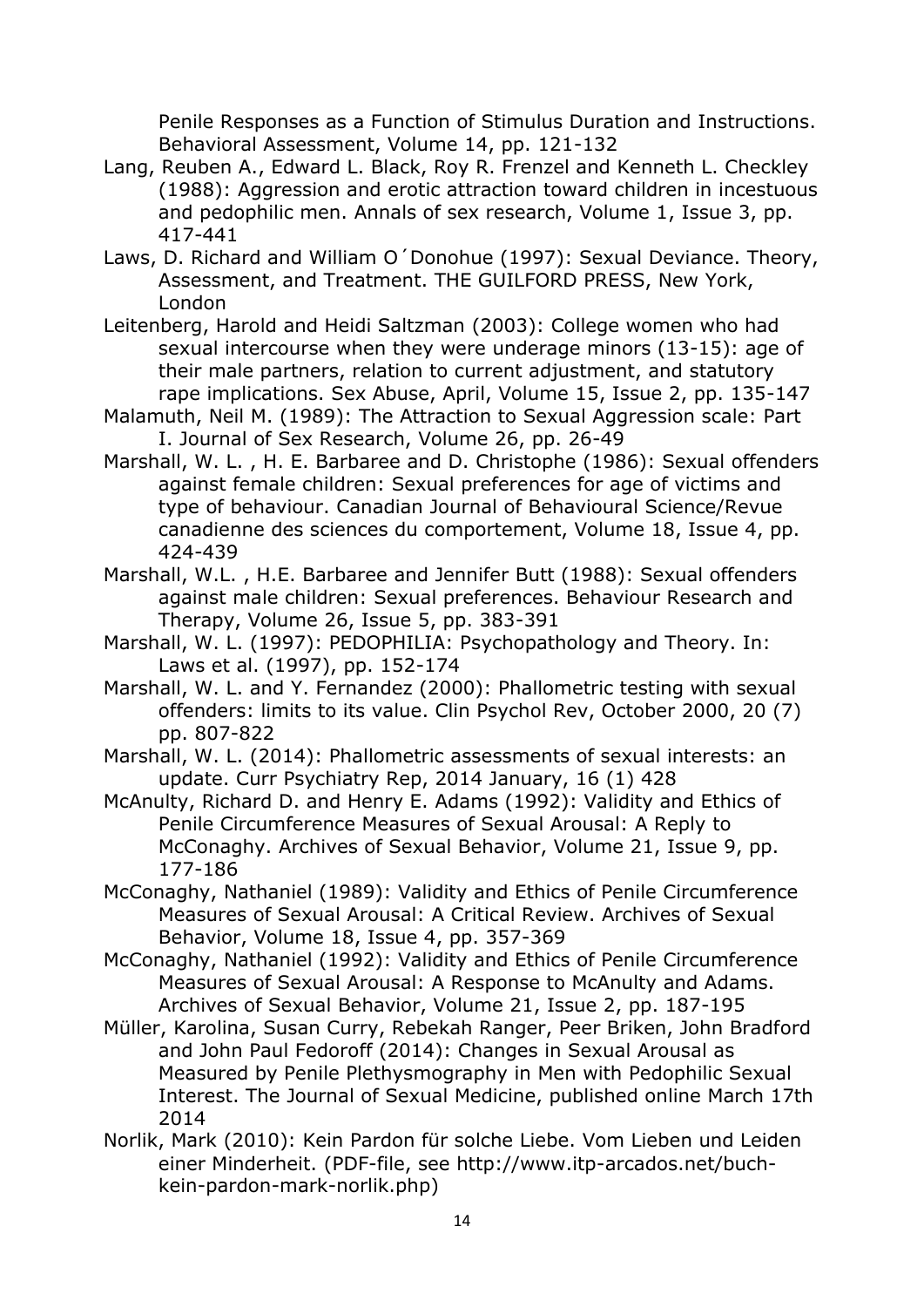O'Carroll, Tom (2013): Tromovitch sets a poser on prevalence. Published July 19th 2013.

http://tomocarroll.wordpress.com/2013/07/19/tromovitch-sets-aposer-on-prevalence/

- O'Donohue, William and Elizabeth Letourneau (1992): The Psychometric Properties of the Penile Tumescence Assessment of Child Molesters. Journal of Psychopathology and Behavioral Assessment, Volume 14, Issue 12, pp. 123-174
- Plaud, Joseph J. , George A. Gaither, Holly J. Hegstad, Leslie Rowan and Mary K. Devitt (1999): Volunteer bias in human psychophysiological sexual arousal research: To Whom do our research results apply? Journal of Sex Research, Volume 36, Issue 2, pp. 171-179
- Quinsey, Vernon L. , Cary M. Steinman, Sidney G. Bergersen and Timothy Holmnes (1975): Penile Circumference, Skin Conductance, and Ranking Responses of Child Molesters and "Normals" to Sexual and Nonsexual Visual Stimuli. Behavior Therapy, Volume 6, Issue 2, pp. 213-219
- Quinsey, Vernon L. and Sidney G. Bergersen (1976): Instructional control of penile circumference in assessments of sexual preference. Behavior Therapy, Volume 7, Issue 4, July 1976, pp. 489–493
- Quinsey, Vernon L. and Terry C. Chaplin (1988): Penile Responses of Child Molesters and Normals to Descriptions of Encounters with Children Involving Sex and Violence. J Interpers Violence, September 1988, Volume 3, Issue 3, pp. 259-274
- Quinsey, Vernon L. and D. R. Laws (1990): Validity of Physiological Measures of Pedophilic Sexual Arousal in a Sexual Offender Population: A Critique of Hall, Proctor, and Nelson. Journal of Consulting and Clinical Psychology, Volume 6, pp. 886-888
- Renaud, Patrice, Joanne-L. Rouleau, Jean Proulx et al. (2010): Virtual characters designed for forensic assessment and rehabilitation of sex offenders: standardized and made-to-measure. Journal of Virtual Reality and Broadcasting, Volume 7, Issue 5,
- Renauld, Patrice, Sylvain Chartier, Joanne-Lucine Rouleau u.a. (2013): Using immersive virtual reality and ecological psychology to probe into child molesters' phenomenology. Journal of Sexual Aggression, Volume 19, Issue 1, pp. 102-120
- Rice, Marnie E., Grant T. Harris, Carol Lang and Terry C. Chaplin (2012): Adolescents Who Have Sexually Offended : Is Phallometry Valid? Sexual Abuse, Volume 24, Issue 2, pp. 133-152
- Rind, Bruce, Robert Bauserman and Philip Tromovitch (1998): A metaanalytic examination of assumed properties of child sexual abuse using college samples. Psychological Bulletin, American Psychological Association, Volume 124, Issue 1, pp. 22-53
- Rind, Bruce (2003): Adolescent Sexual Experiences with Adults: Pathological or Functional? Journal of Psychology & Human Sexuality, Volume 15, Issue 1, pp. 5-22
- Rind, Bruce (2010): Social Response to Age-Gap Sex Involving Minors: Empirical, Historical, Cross-Cultural, and Cross-Species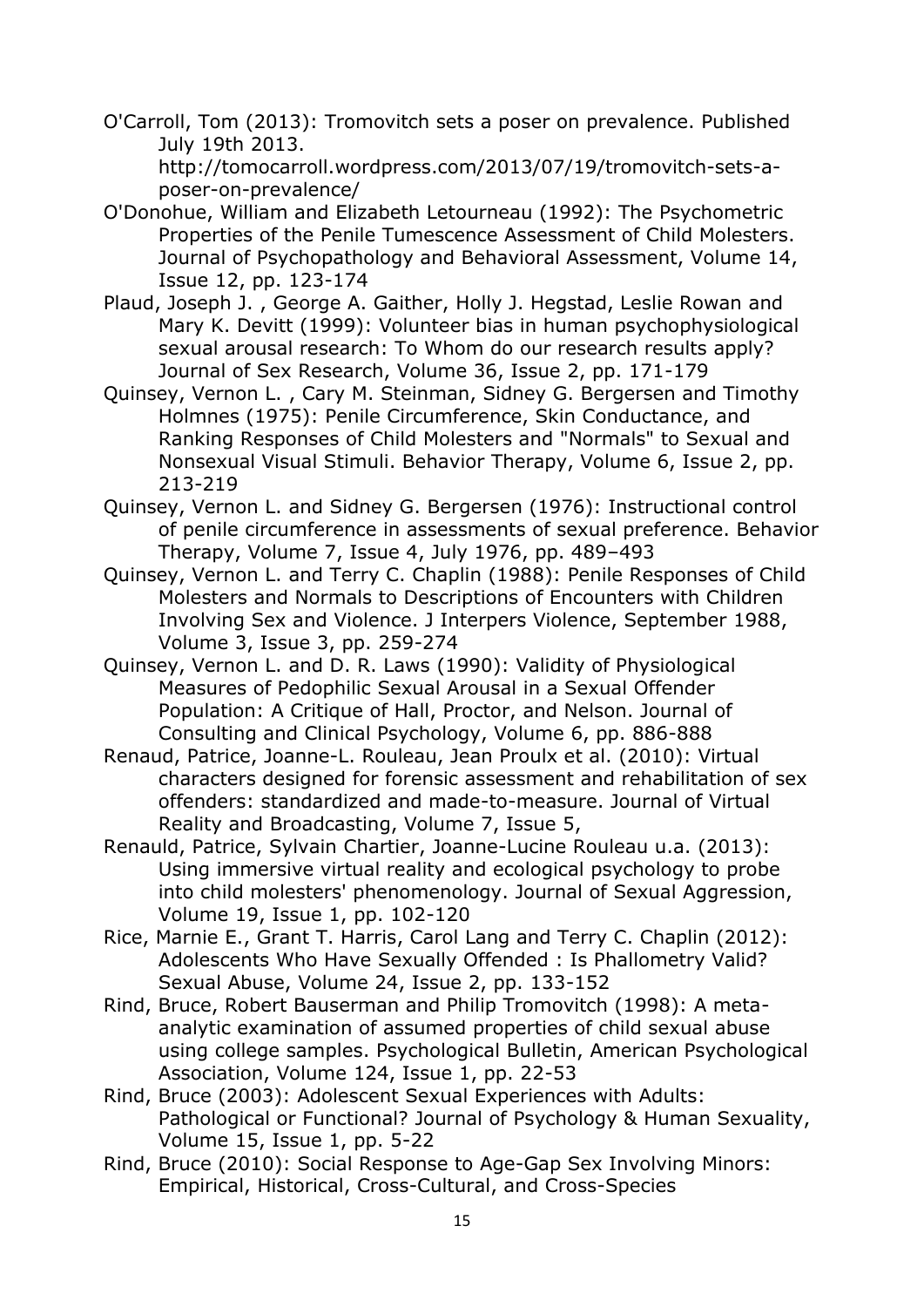Considerations. Journal of Boyhood Studies, Volume 4, Issue 2, pp. 113-125

- Rind, Bruce (2013): Homosexual Orientation From Nature, Not Abuse: A Critique of Roberts, Glymour, and Koenen (2013). Archives of Sexual Behavior. Published online: 22 March 2013
- Rind, Bruce and Max Welter (2014): Enjoyment and Emotionally Negative Reactions in Minor–Adult Versus Minor–Peer and Adult–Adult First Postpubescent Coitus: A Secondary Analysis of the Kinsey Data. Arch Sex Behav, Volume 43, Issue 2, pp. 285-297
- Rivas, T. (2013): Positive Memories. Cases of positive memories of erotic and platonic relationships and contacts of children with adults, as seen from the perspective of the former minor. Copyright 2012 by T. Rivas. 1st print, November 2012, edited by Ipce, http://www.ipce.info/host/rivas/positive\_memories.htm
- Savin-Williams, Ritch C. (2006): Who's Gay? Does It Matter? Current Directions in Psychological Science, Volume 15, Issue 1, pp. 40-44
- Seil, Randall L., James A. Wells and David Wypij (1995): The Prevalence of Homosexual Behavior and Attraction in the United States, the United Kingdom and France: Results of National Population-Based Samples. Archives of Sexual Behavior, Volume 24, Issue 3, pp. 235-248
- Seto, Michael, Martin L. Lalumière and Ray Blanchard (2000): The Discriminating Validity of a Phallometric Test for Pedophilic Interests Among Adolescent Sex Offenders Against Children. Psychological Assessmnent, Volume 12, Issue 3, pp. 319-327
- Seto, Michael C. and Martin L. Lalumière (2001): A Brief Screening Scale to Identify Pedophilic Interests Among Child Molesters. Sexual Abuse: A Journal of Research and Treatment, Volume 13, Issue 1, pp. 15-25
- Seto, Michael C. (2004): Pedophilia and sexual offenses against children. Annual Review of Sex Research, Volume 15, Issue 1, pp. 321-361.
- Seto, Michael C. (2007): Pedophilia and Sexual Offending Against Children: Theory, Assessment, and Intervention. Amer Psychological Assn
- Smiljanich, Kathy and John Briere (1996): Self-Reported Sexual Interest in Children: Sex Differences and Psychosocial Correlates in a University Sample. Violence and Victims, Volume 11, Issue 1, pp. 39-50
- Strassberg, Donald S. and Kristi Lowe (1995): Volunteer Bias in Sexuality Research. Archives of Sexual Behavior, Volume 24, Issue 4, pp. 369- 382
- Wilson, Robin J. (1998): Psychophysiological Signs of Faking in the Phallometric Test. Sexual Abuse, Volume 10, Issue 2, pp. 113-126
- Wolchik, Sharlene A., Sanford L. Braver and Karen Jensen (1985): Volunteer bias in erotica research: Effects of intrusiveness of measure and sexual background. Archives of Sexual Behavior, April 1985, Volume 14, Issue 2, pp. 93-107
- World Health Organization (Department of Mental Health Geneva) (1999): FIGURES & FACTS ABOUT SUICIDE,

http://whqlibdoc.who.int/hq/1999/WHO\_MNH\_MBD\_99.1.pdf

Wormith, J. S. (1986): Assessing deviant sexual arousal: Psychological and cognitive aspects. Advances in Behaviour Research and Therapy,